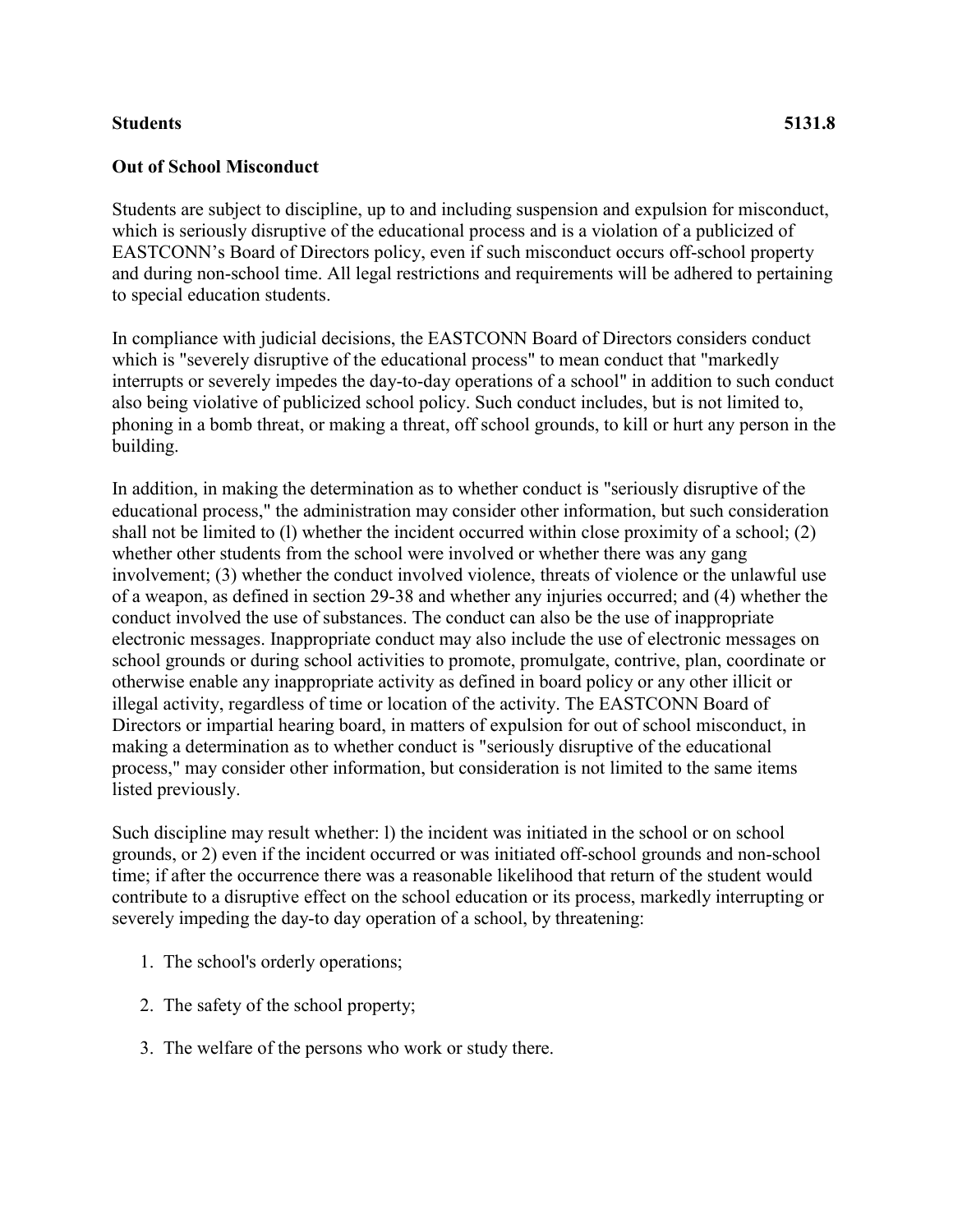Examples of the type of such off-school misconduct that may result in such discipline include but are not limited to:

1. Use, possession, sale, or distribution of dangerous weapons; (as defined C.G.S. 53a-3, 53- 206, and 29-35)

- 2. Use, possession, sale, or distribution of illegal drugs; or
- 3. Violent conduct,
- 4. Making of a bomb threat,
- 5. Threatening to harm or kill another person.

where any such activity has the reasonable likelihood of threatening the health, safety or welfare of school property, individuals thereon, and/or the educational process.

For example, if it is determined that a student's use, possession, or sale of drugs in the community has a strong likelihood of endangering the safety of students or employees because of the possibility of such sales in the school; or if violent conduct in the community presents a reasonable likelihood of repeating itself in the school environment; or if any similar type of misconduct in the community has a reasonable likelihood of being continued or repeated in school or of bringing retaliation or revenge into the school for such off-school misconduct, the EASTCONN Board of Directors may impose discipline up to and including suspension and/or expulsion. The rationale to be applied in considering disciplinary action is whether the off-school grounds conduct will markedly interrupt or severely impede the day-to-day operation of a school.

A student who possessed and used a firearm, deadly weapon, dangerous instrument or martial arts weapon in the commission of a crime off-campus shall be expelled for one calendar year unless said expulsion is modified on an individual case basis.

Legal Reference: Connecticut General Statutes

- [4-](http://www.cga.ct.gov/2011/pub/Title4.htm) 176e through [4-](http://www.cga.ct.gov/2011/pub/Title4.htm) 185 Uniform Administrative Procedure Act.
- [10-](http://www.cga.ct.gov/2011/pub/Title10.htm)233a through 10-233f re in-school suspension, suspension, expulsion.
- [29-](http://www.cga.ct.gov/2011/pub/Title29.htm)35 Carrying of pistol or revolver without permit prohibited.
- [29-](http://www.cga.ct.gov/2011/pub/Title29.htm)38 Weapons in vehicles.
- [53a-](http://www.cga.ct.gov/2011/pub/Title53a.htm)3 Firearms and deadly weapons.
- [53-](http://www.cga.ct.gov/2011/pub/Title53.htm)206 Carrying and sale of dangerous weapons.
- [53a-](http://www.cga.ct.gov/2011/pub/Title53a.htm)217b Possession of firearms and deadly weapons on school grounds.